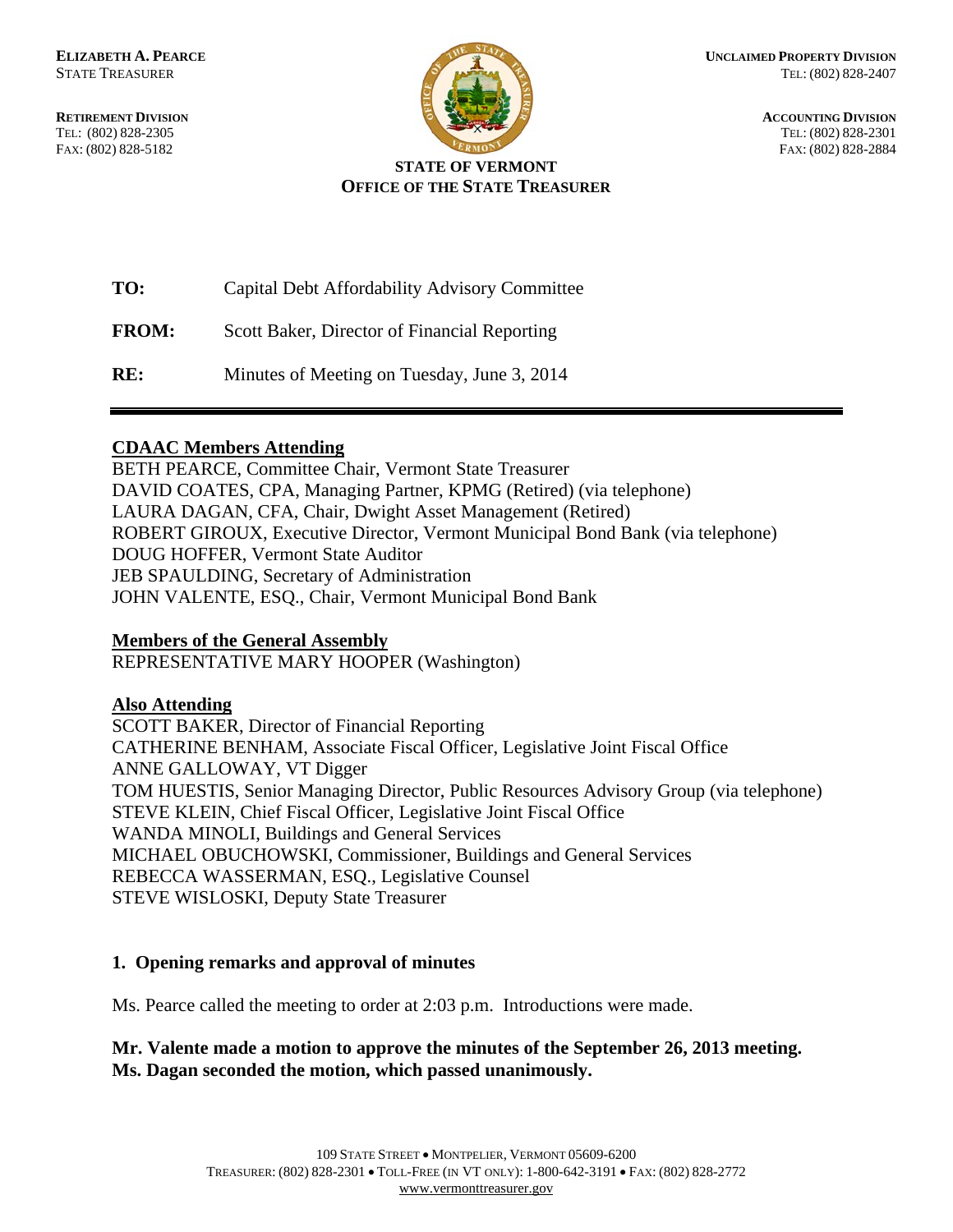## **2. Review of Legislative Session and Capital Bill**

Ms. Pearce reviewed some of the highlights of the 2014 Legislative session and Capital Bill, including:

- \$3.8 million of premium generated from bonds sales was used towards projects, rather than short-term debt service.
- Authorized but unissued debt has been reduced to a de minimis amount.
- Thanks to Representative Hooper and her Committee for their work in creating an \$8 million Energy Revolving Fund to be used for energy improvements.
- Economic Development Bill passed up to 10% of capital to be invested in Vermont
- A significant Transportation Bill (>\$650 million) for the  $3<sup>rd</sup>$  consecutive year.
- There will be no TIB financing this year
- General Obligation bonds will be issued around November. Mr. Wisloski stated that we have approximately \$90 million of authority remaining. The appropriate Agencies will be surveyed to see which projects are ready to spend funds during approximately the next 12 months, and a refunding will be conducted if rates are low enough to allow sufficient debt service savings.
- The newly-created Retired Teacher Health and Medical Benefits Fund will save approximately \$480 million in interest costs over the next 24 years.
- GASB 67 and 68 are coming into effect, which will create uniformity in pension financial statement reporting.

### **3. Review of Municipal Markets and Recent Developments**

Mr. Wisloski reviewed a Bond Buyer article regarding S&P's negative outlook toward State of Rhode Island debt as a result of legislative debate as to whether to honor that state's moral obligation (M.O.) pledge to 38 Studios. A discussion followed regarding the use of Vermont's M.O. pledge. Ms. Pearce stated that the purpose of the M.O. is to lower financing costs for creditworthy projects, and not to provide a guarantee to non-viable projects. Most M.O. requires the approval of the Treasurer and the Governor, but it is automatic for the Bond Bank, UVM and the State Colleges. It is a useful tool, but must stay at a prudent level.

Mr. Wisloski noted that the level of municipal bond issuance is down significantly. He also said that there is continued debate in Congress about capping or eliminating the tax exemption for State and local government bonds. Ms. Pearce said that this would affect all taxpayers by increasing the cost of financing.

A review of the Moody's 2014 State Debt Medians followed. Ms. Pearce noted that Vermont has had slipped in the debt per capita rankings from  $37<sup>th</sup>$  in 2011 to 30<sup>th</sup> in 2014. This metric is particularly challenging for Vermont due to slow population growth. Also, after a surge in bond issuance in 2010 upon the expiration of Build America Bonds, states have severely curtailed issuance. Pro-forma debt projections will be provided at the July meeting, and it is expected that reduced debt issuance by Vermont's triple-A peer states will put pressure on the debt per capita constraint.